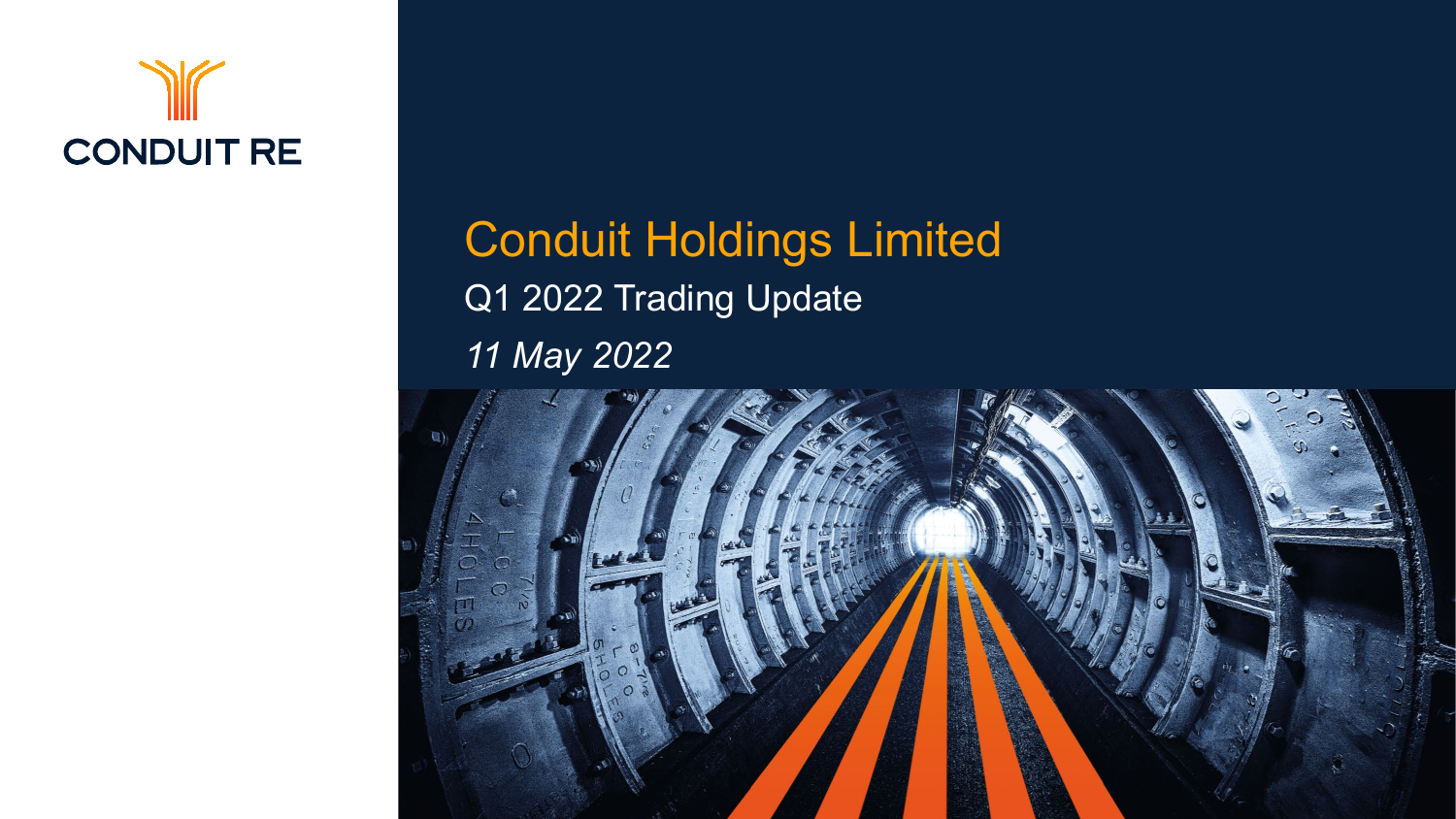#### **Forward looking statements**

#### Important note:

This announcement includes statements that are, or may be deemed to be. "forward-looking statements". These forward-looking statements may be identified by the use of forward-looking terminology, including the terms "belie "estimates", "plans", "goals", "objective", "rewards", "expectations", "projects", "anticipates", "expects", "anticipates", "anticipates", "anticipates", "anticipates", "anticipates", "anticipates", "anticipates", "anticip negative or other variations or comparable terminology, or by discussions of strategy, plans, objectives, goals, future events or intentions. Forward-looking statements include statements relating to the following: (i) fut expenses, revenues, pricing rate changes, terms and conditions, earnings, synergies, economic performance, indebtedness, financial condition, dividend policy, claims development, losses and future prospects; and (ii) busin strategies and the expansion and growth of CHL's operations.

Forward-looking statements may and often do differ materially from actual results. Forward-looking statements reflect CHL's current view with respect to future events and are subject to risks relating to future events and uncertainties and assumptions relating to CHL's business, results of operations, financial position, liquidity, prospects, growth and strategies. These risks, uncertainties and assumptions include, but are not limited to: frequency or severity of claims and loss activity than CHL's underwriting, reserving or investment practices have anticipated; the reliability of catastrophe pricing, accumulation and estimated loss models; the actual deve expenses impacting estimates for claims which arose as a result of recent loss activity such as the Ukraine crisis. Hurricane Ida, and the European storms and floods in 2021; the impact of complex causation and coverage is attribution of losses to wind or flood damage; unusual loss frequency or losses that are not modelled; the effectiveness of CHL's risk management and loss limitation methods, including to manage volatility; the development platforms; a decline in Conduit Re's ratings with A.M. Best or other rating agencies; the impact that CHL's future operating results, capital position and ratings may have on the execution of CHL's business plan, capital m dividends; CHL's ability to implement successfully its business plan and strategy during 'soft' as well as 'hard' markets; the premium rates which are available at the time of renewals within Conduit Re's targeted business competition on the basis of pricing, capacity or coverage terms and the related demand and supply dynamics as contracts come up for renewal; the successful recruitment, retention and motivation of CHL's key management and loss of key personnel; the credit environment for issuers of fixed maturity investments in CHL's portfolio; the impact of swings in market interest rates, currency exchange rates and securities prices; changes by central b interest rates and the timing and extent of any such changes; the impact of inflation or deflation in relevant economies in which CHL operates; CHL becoming subject to income taxes in the United States or in the United Kin insurance or tax laws or regulations in jurisdictions where CHL conducts business. Forward-looking statements contained in this trading update may be impacted by the escalation or expansion of the Ukraine conflict on Condu volatility in global financial markets and governmental, regulatory and judicial actions, including coverage issues.

Forward-looking statements speak only as of the date they are made. No representation or warranty is made that any forward-looking statement will come to pass. These forward-looking statements speak only as at the date of announcement. CHL disclaims any obligation or undertaking to update or revise any forward-looking statements contained herein to reflect actual results or any change in the assumptions, conditions or circumstances on which statements are based unless required to do so by law or regulation.

"Estimated ultimate premiums written" is the estimated total gross premiums written that is expected to be earned assuming all bound contracts run to the end of the period of cover, after management discount for prudence.

The Conduit Re renewal year on year pricing change measure is an internal methodology that management intends to use to track trends in premium rates of a portfolio of reinsurance contracts. The change measure reflects man assessment of relative changes in price, exposure and terms and conditions. It is also net of the estimated impact of claims inflation. The calculation involves a degree of judgement in relation to comparability of contrac noted above, particularly in Conduit Re's initial years of underwriting. To enhance the methodology, management may revise the methodology and assumptions underlying the change measure, so the trends in premium rates refle change measure may not be comparable over time. Consideration is only given to renewals of a comparable nature so it does not reflect every contract in the portfolio of Conduit Re contracts. The future profitability of the within the change measure is dependent upon many factors besides the trends in premium rates.

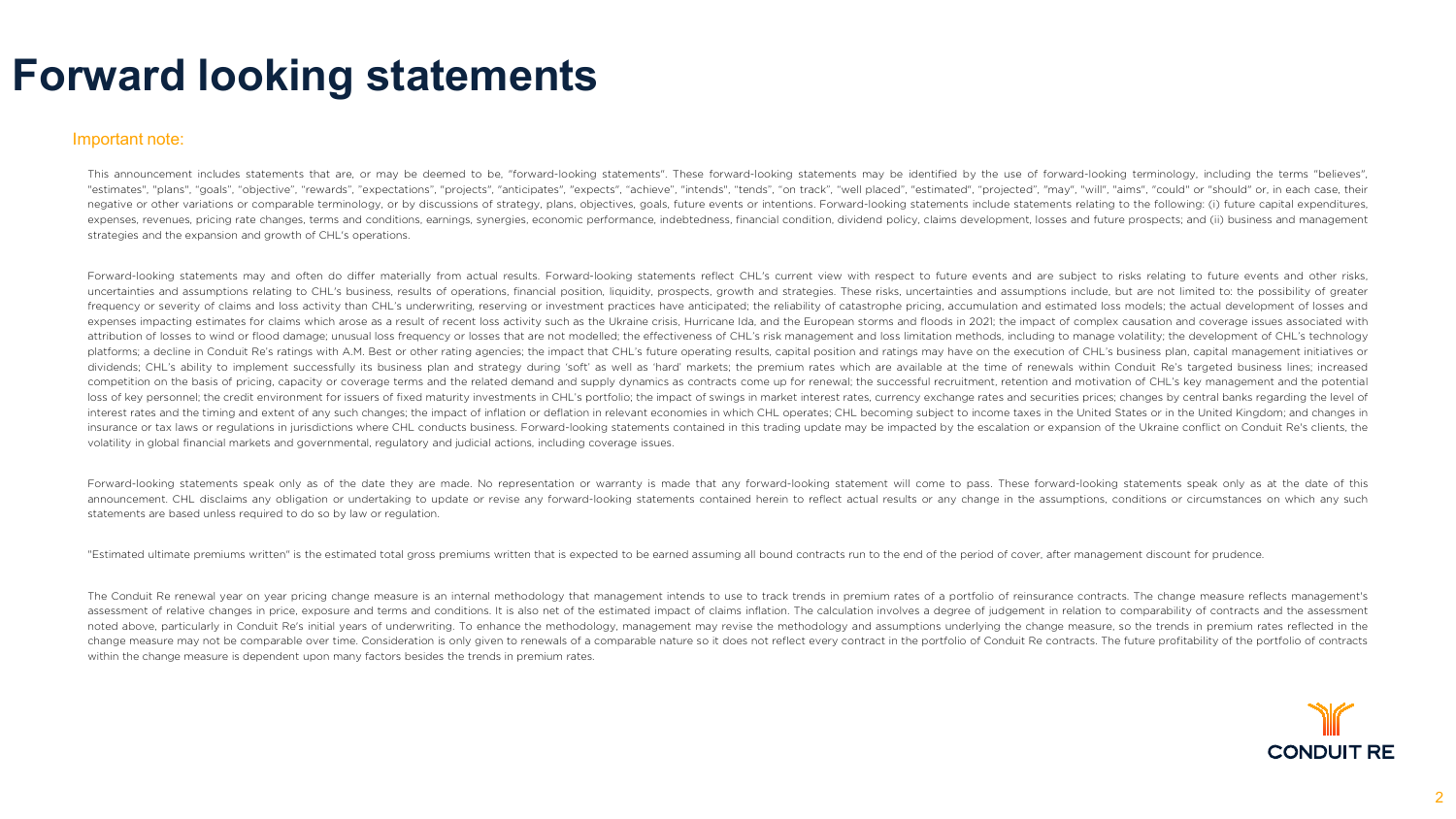### **First quarter of 2022 highlights**

- $\Box$  Continued build of a high-quality reinsurance franchise focused on selective underwriting, with excellent support from clients and brokers:
	- Estimated ultimate premiums written of \$296.9 million, an increase of 49.1% on the first quarter of 2021 estimated ultimate premiums written of \$199.1 million
	- Gross premiums written of \$177.5 million, an increase of 114.9% over the same period of 2021
- Net incurred losses in the first quarter related to the Ukraine War estimated between \$15 million and \$30 million, after reinsurance and reinstatement premiums, with \$24.6 million net impact
- **□** Market conditions remain strong, with continuing rate increases and improvements in T&Cs, promoting a diversified and balanced portfolio growth, with a renewal net rate change of 4.9%

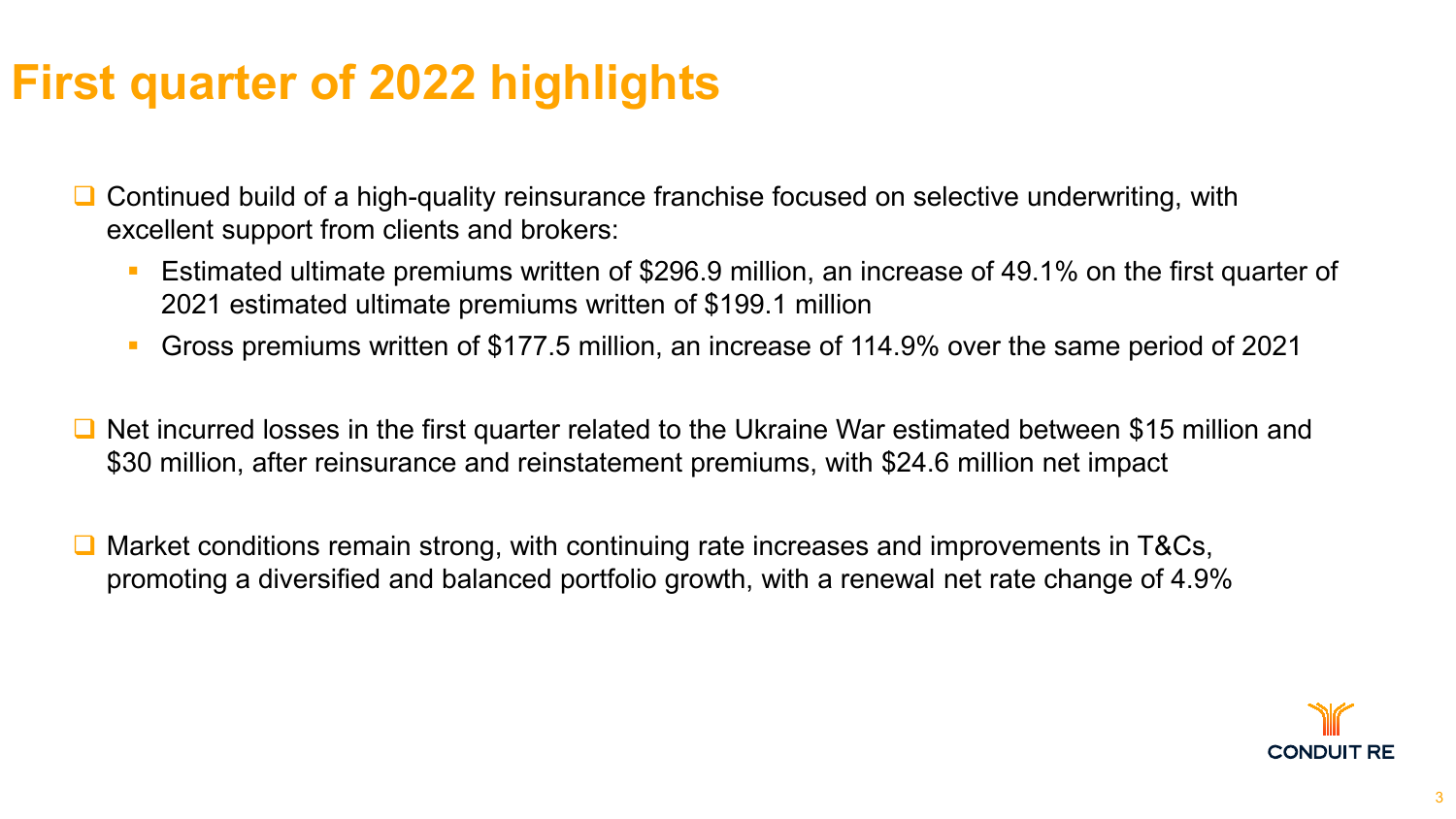#### **Ukraine-Russia conflict**

The first-quarter of 2022 was the sixth first quarter in a row where weather-related insured losses have exceeded \$10 billion*1)*; Conduit had minimal exposure to these natural catastrophe events

As regards the escalating crisis in Ukraine and the Russian invasion on 24 February:

- Ukraine and Russia net incurred losses in the first quarter of 2022 estimated between \$15 million and \$30 million, net of reinsurance and reinstatement premiums
	- The situation remains complex and the outcome uncertain
	- Net Impact for the quarter of \$24.6 million including aviation, war on land and marine war
	- Conduit Re's reserve estimates have been derived from a combination of market data and ground-up assumptions, modelled loss projections, reports from cedants and market determination of loss events
	- Conduit Re does not underwrite trade credit or political risk, nor active in cyber
	- Typical Conduit Re treaties' structures have provisions for event limits and aggregate caps

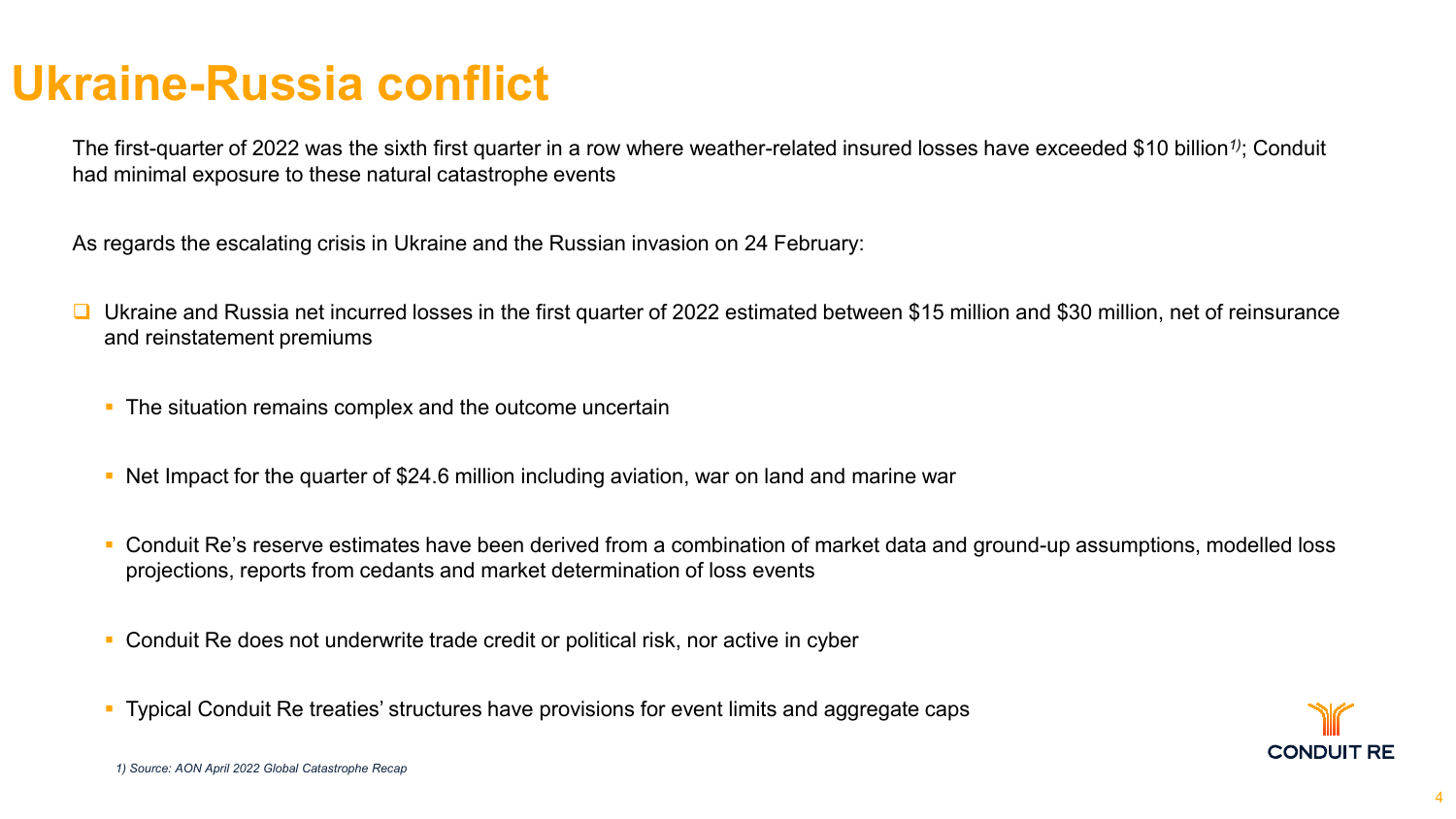# **Improving pricing environment**



#### Conduit Re pricing experience

- Reinsurance pricing dynamics remain strong, with continued risk-adjusted rate increases across our portfolio
- Inflation remains topical, given continued supply chain issues and the geopolitical uncertainty with the Ukraine-Russia conflict
- On a year-to-date basis our overall risk-adjusted rate change net of inflation is 4.9%

| <b>Division</b>  | <b>Rate Change Net of Inflation</b> |
|------------------|-------------------------------------|
| Property         | 7.8%                                |
| Casualty         | 27%                                 |
| <b>Specialty</b> | $2.1\%$                             |
| Weighted         | 4.9%                                |

 In line with our philosophy, we will continue to apply the same rigor and discipline, to selectively write business which meets our profitability requirements

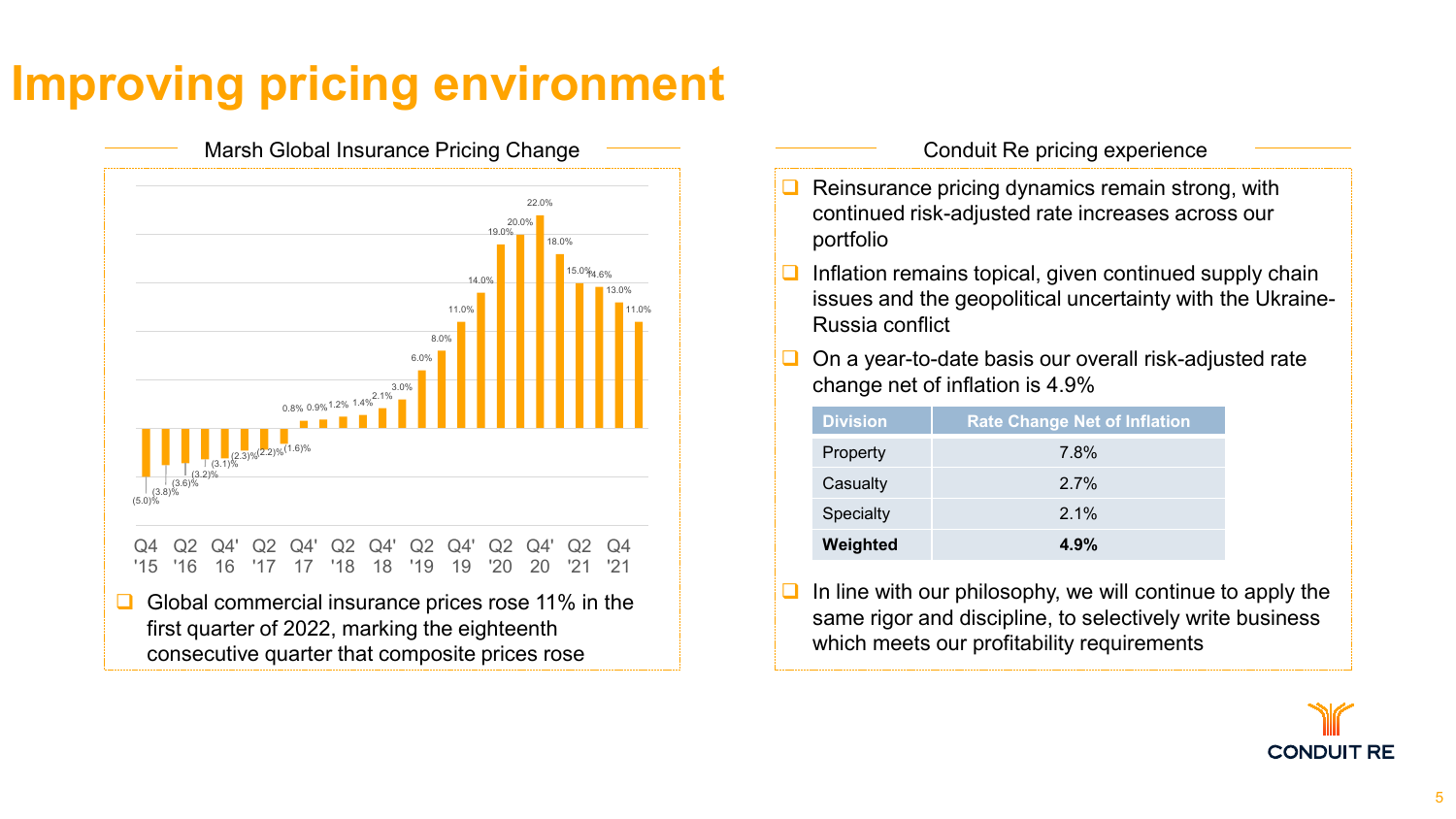# **Strong growth across all divisions**



- Pricing and terms and conditions continue to improve in our target markets, particularly at primary level, hence the focus towards ground-up Quota Share (QS)
- "Pure Play Reinsurer" status continues to enhance trading relationships and facilitates greater information sharing
- April 2022 renewals confirm Conduit Re's position as a valued reinsurer on cedants' panels
- 70% of Conduit Re's portfolio remains non Nat Cat
- Divisions' underwriting teams fully operational
- Conduit Re's July renewals outlook:
	- **Closely monitoring North Atlantic Wind Storm** (NAWS) dynamics, from an underweight position in Florida Wind (1:100 PML represents 4.5% of tangible capital as of end March 2022)
	- Selectively provide capacity to geographies and perils which may experience supply shortage

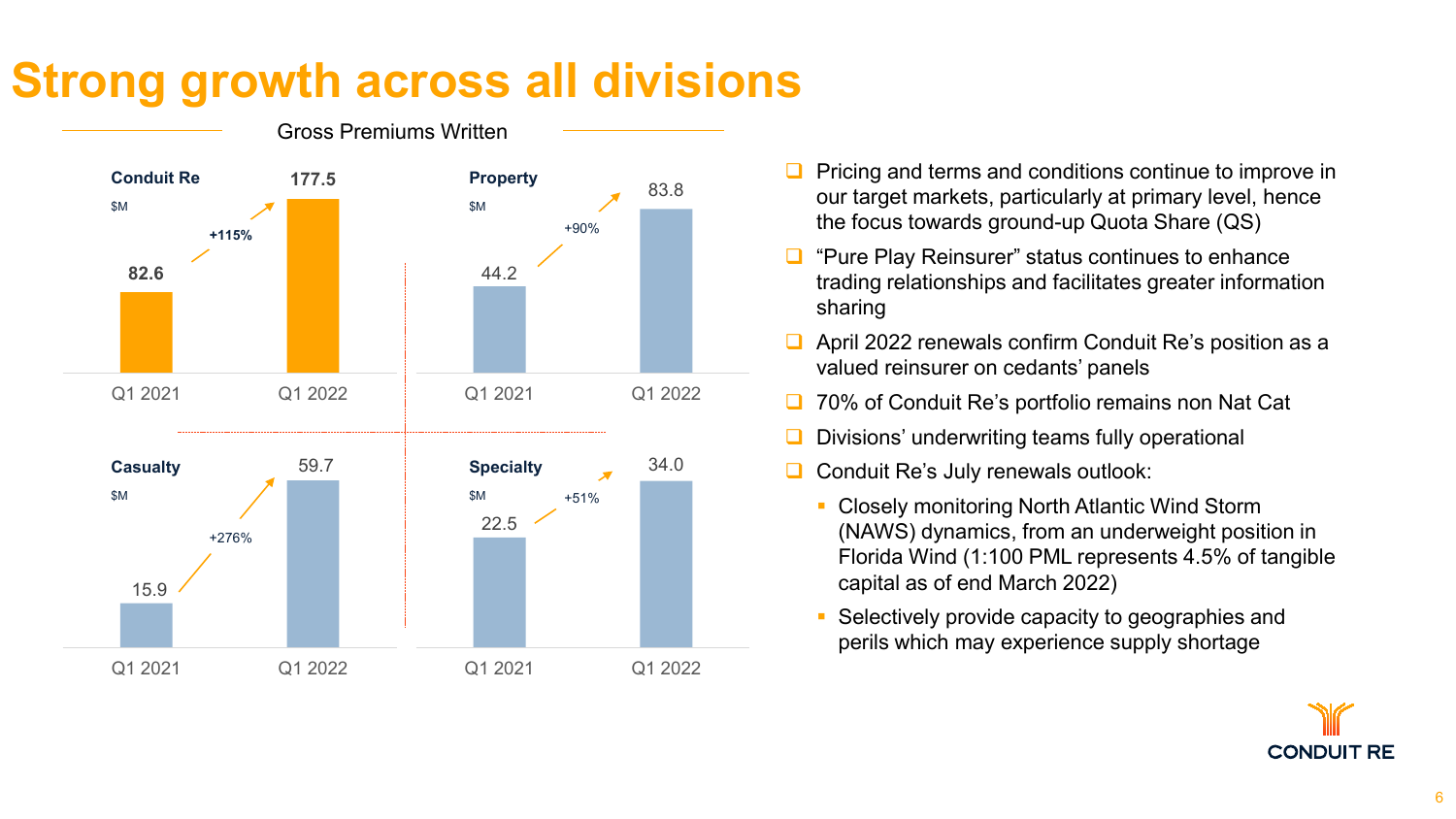## **First quarter of 2022, financial highlights**

| \$M                            | Q1 2022 | Q1 2021 |
|--------------------------------|---------|---------|
| Est. Ultimate Premiums Written | 296.9   | 1991    |
| <b>Gross Premiums Written</b>  | 177.5   | 82.6    |

| <b>Est. Ultimate Premiums</b><br>Written, \$M | Q1 '22 | Q1 '22<br>$\frac{0}{2}$             | Q1 '21<br>SБ | Q1 '21<br>$\%$          |
|-----------------------------------------------|--------|-------------------------------------|--------------|-------------------------|
| Quota Share (QS)                              | 200.6  | 67.6%                               | 122.1        | 61.3%                   |
| <b>Excess of Loss</b>                         | 40.1   | 13.5%                               | 18.4         | 9.3%                    |
| QS of Excess of Loss                          | 56.2   | 18.9%                               | 58.6         | 29.4%                   |
| Total                                         | 296.9  | 100%                                | 199.1        | 100%                    |
|                                               |        |                                     |              |                         |
| Gross Premiums Written, \$M                   | Q1 '22 | $\overline{Q1}'22$<br>$\frac{0}{0}$ | Q1 '21       | Q1 '21<br>$\frac{0}{2}$ |
| Quota Share (QS)                              | 114.2  | 64.3%                               | 40.2         | 48.7%                   |
| <b>Excess of Loss</b>                         | 40.1   | 22.6%                               | 18.8         | 22.8%                   |
| QS of Excess of Loss                          | 23.2   | 13.1%                               | 23.6         | 28.5%                   |

- $\Box$  Strong growth driven by continued positive rate increases and franchise momentum
- $\Box$  Total capital and tangible capital of the Group on 31 March 2022 was \$0.9 billion
- During the first quarter of 2022, the Group's Board of Directors declared a final dividend of \$0.18 (approximately £0.14) per common share (in respect of the second half of 2021)
- $\Box$  The dividend was paid in pounds sterling on 22 April 2022 to shareholders on record on 25 March 2022, resulting in an aggregate payment of \$29.7 million

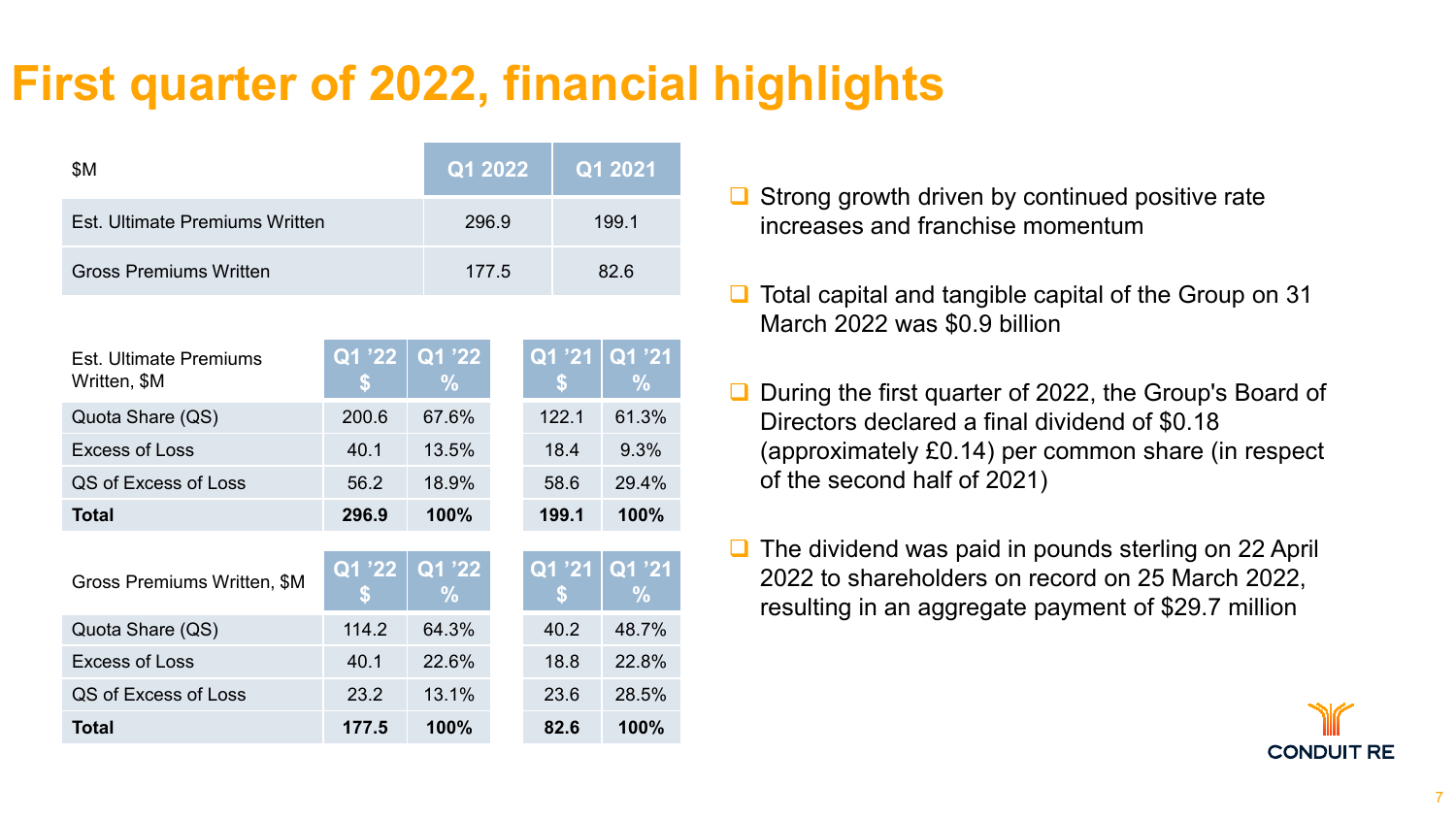## **High quality investment portfolio**



- Capital preservation and liquidity to support our underwriting teams remain of paramount importance and determine our lowrisk strategic portfolio allocation
- $\Box$  High quality investment portfolio, USD focused, with no equities, derivatives or alternatives
- **□** Short duration portfolio allows Conduit Re to mitigate the impact of expected interest rate hikes or credit spread movements
- $\Box$  (2.9)% net investment return driven by expected rate hikes; \$32.6 million unrealised loss
- **□** Continued consideration of ESG factors on management of investments

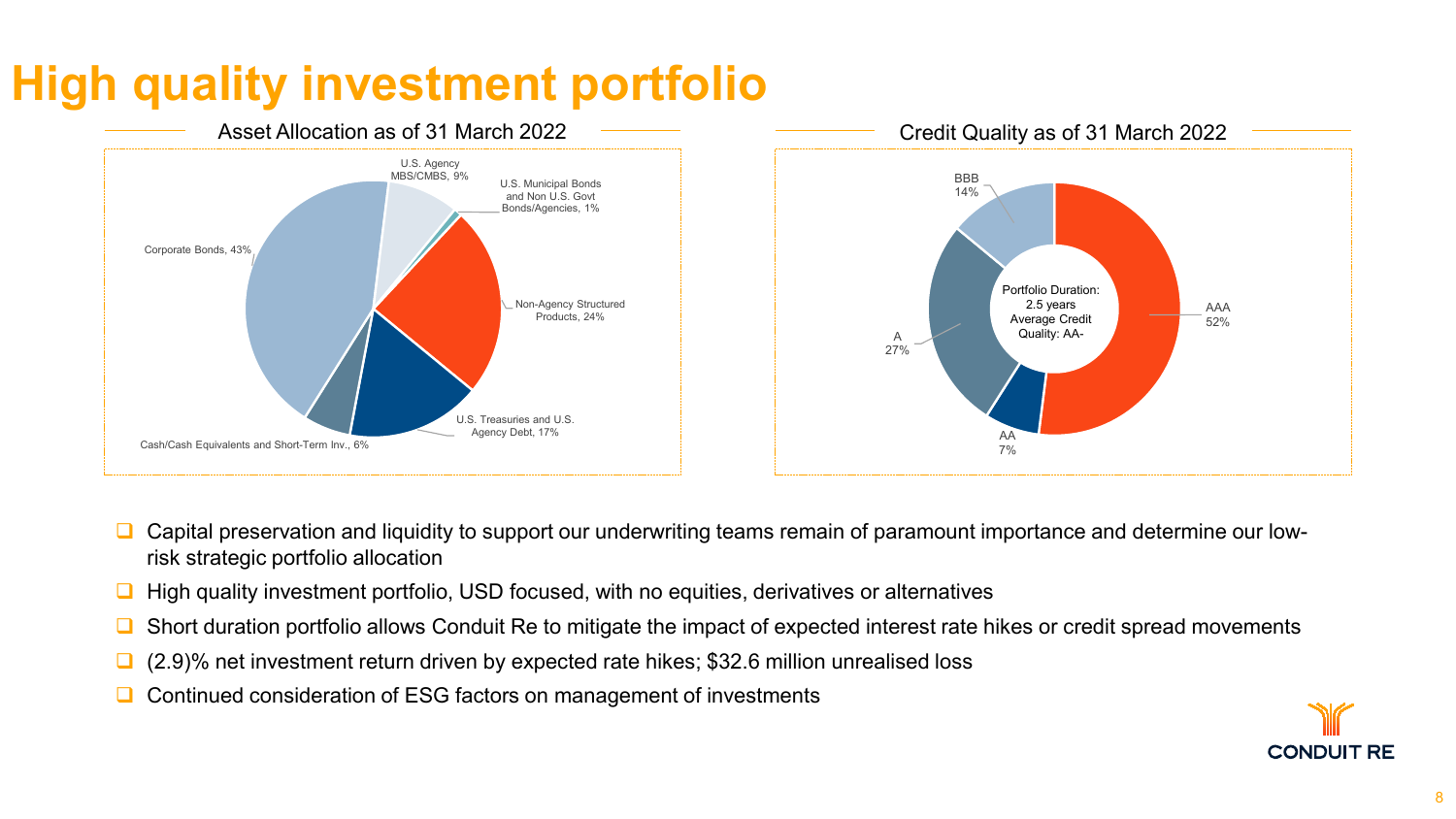## **Unique risk profile focused on underwriting**

#### Unique risk profile focused on Underwriting

- 1. Pure play reinsurer, single location and single balance sheet
- 2. Balanced and diversified approach
- 3. Class, geography and client agnostic
- 4. Conservative Asset Management approach
- 5. Strong balance sheet with no legacy issues
- 6. Data and technology focus for a fully integrated system delivering operational efficiency
- 7. Open, meritocratic culture

#### **Business Objectives**

- **1. Profitability**: focus on U/W to deliver mid-teens ROE
- **2. Solvency**: maintained comfortably in excess of regulatory solvency requirements
- **3. ESG**: being a force for change, embedding the principles in day-today responsibilities and performance objectives

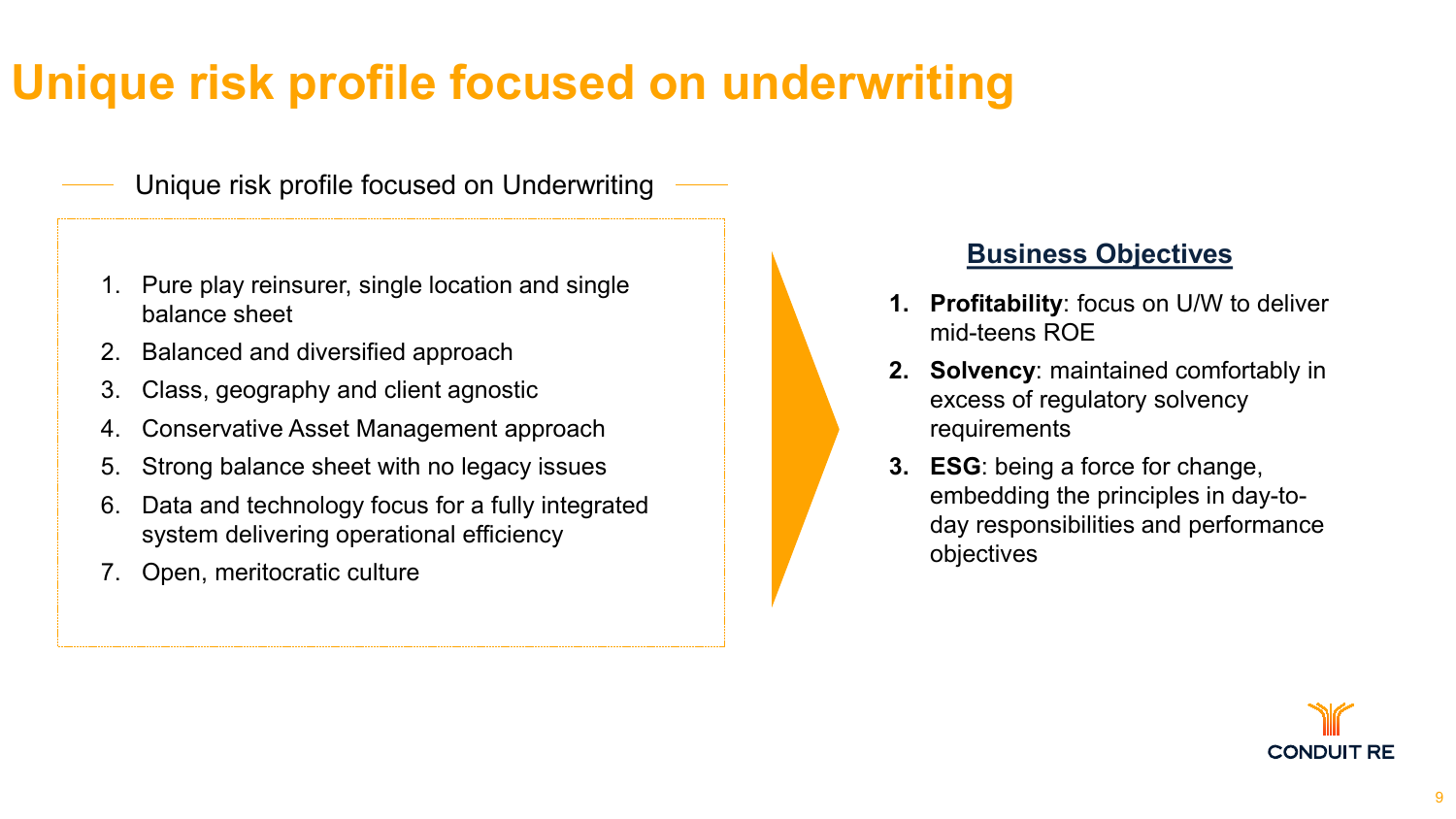### **Conduit Re delivers on its focused growth strategy**

■ First quarter 2021 affected by Ukraine-Russia conflict and expectations of tightening monetary policy

- Thanks to our "Pure-Play" reinsurer status, our teams enjoy excellent support from both clients and brokers
- Conduit Re remains on a positive growth trajectory focused on underwriting profitability, aligned with its IPO plans
- Operationally, we are pushing ahead with the next stage of development of our systems and processes, leveraging from legacy-free IT systems and a collaborative & inclusive culture
- Within an attractive (re)insurance environment, Conduit Re pursues a highly diversified and balanced book of business and benefits from an A- rating with AM Best, with substantial capital to deploy within the best rating environment for a decade

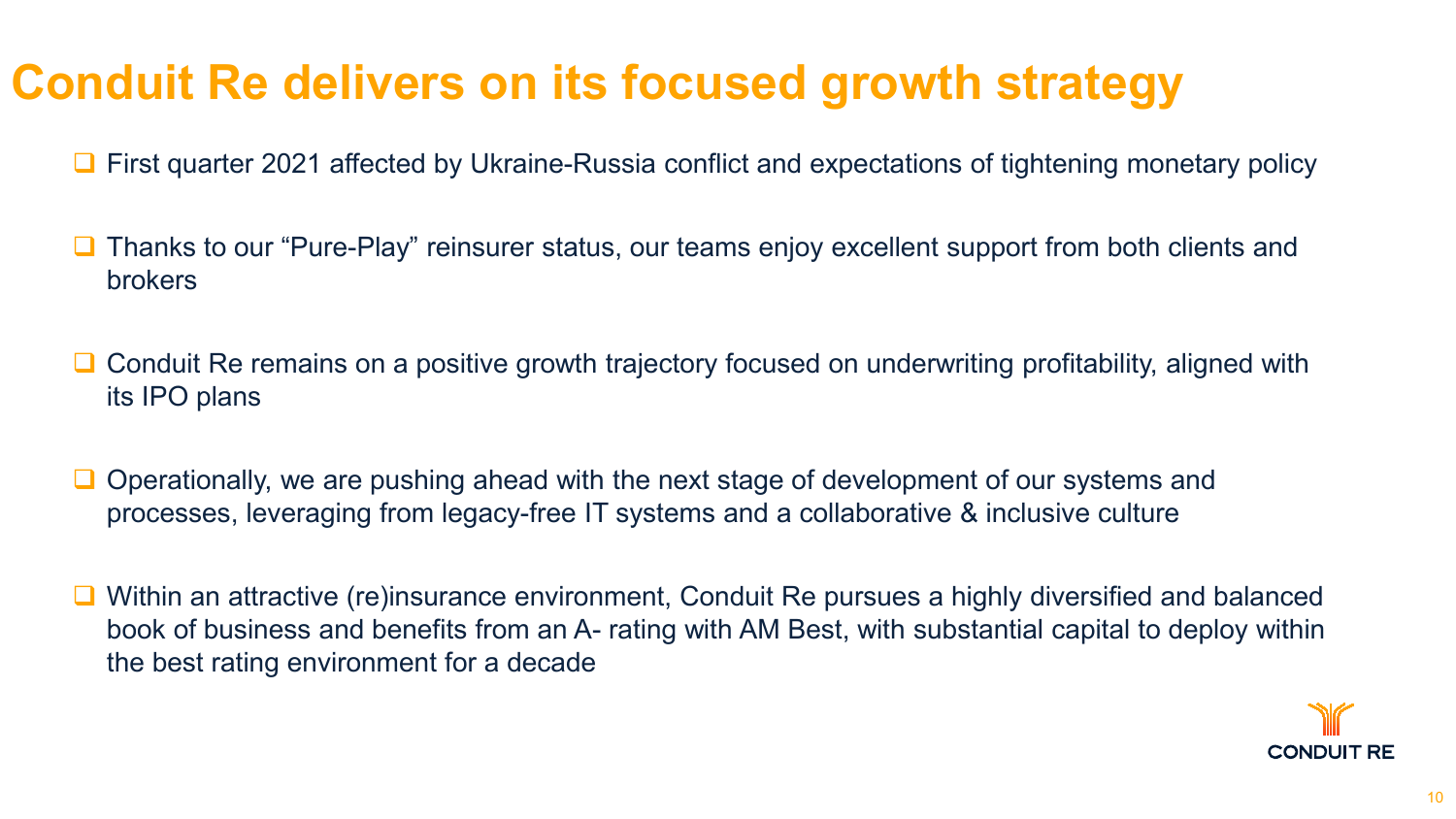#### **Q1 2022 Trading Update**

**Q&A**